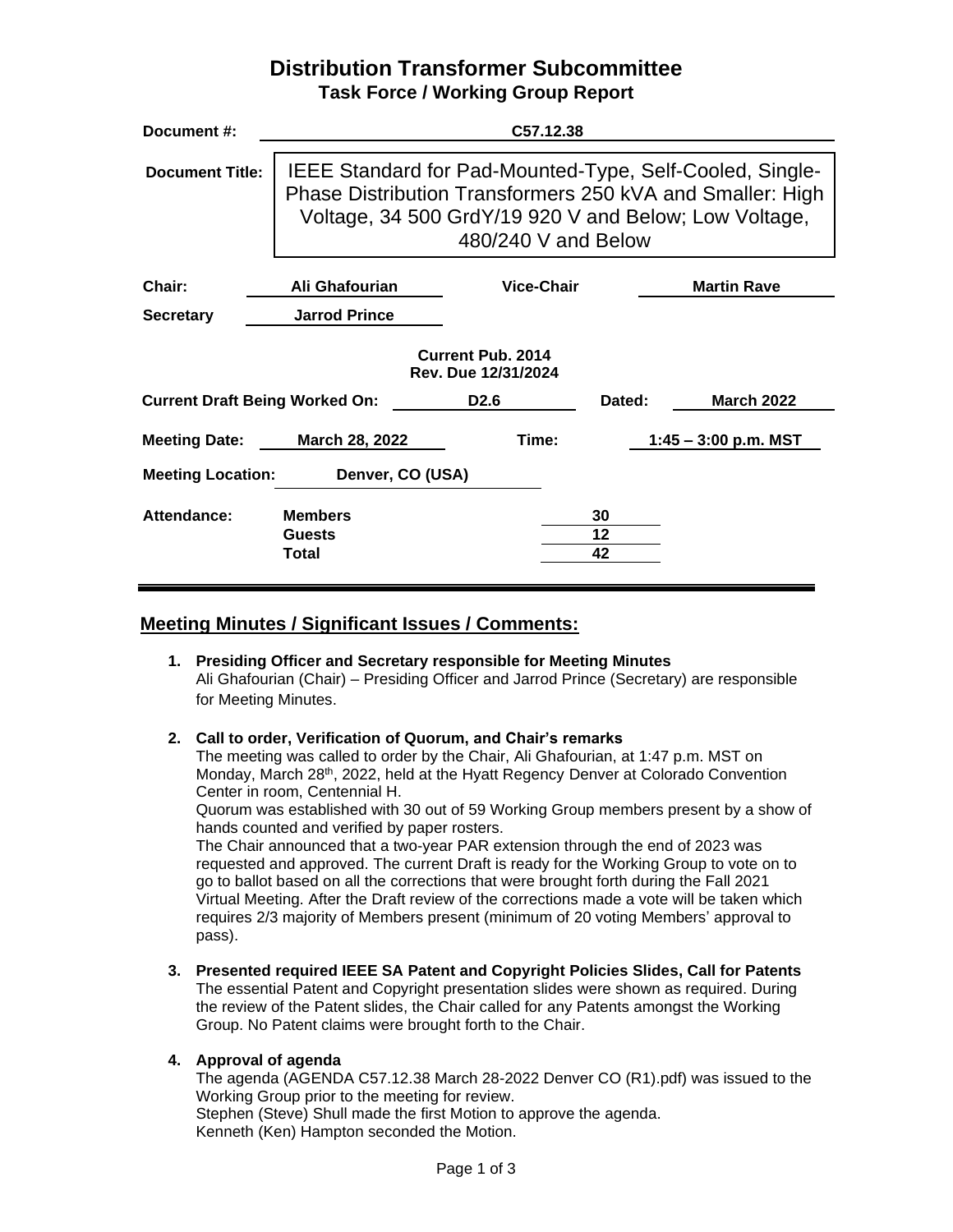# **Distribution Transformer Subcommittee Task Force / Working Group Report**

The Chair asked the Working Group members for the unanimous approval of the agenda and the agenda was unanimously approved.

## **5. Approval of minutes of previous meeting**

The Fall 2021 Virtual meeting minutes (F21-C57.12.38-UnapprovedMinutesR1.pdf) were posted to the Distribution Subcommittee website after the meeting for the Working Group members to review.

Michael (Mike) Thibault made the first Motion to approve the Fall 2021 meeting minutes. Avijit Shingari seconded the Motion.

The Chair asked the Working Group members for the unanimous approval of the Fall 2021 Virtual meeting minutes and the meeting minutes were unanimously approved.

### **6. Draft review**

The latest draft, D2.6 (C57 12 38 D2.6 Mar 2022(Comments).pdf), was reviewed with the Working Group. This draft included all the changes brought forth during the Fall 2021 Virtual Meeting and had been posted to the Distribution Transformers Subcommittee website prior to this meeting for the Working Group to review. The main discussion during the meeting was over the newly added section to Annex A that covered Fault Indicators. Due to this section being incomplete based on recommendations from the Working Group the Task Force on Internal Components for Annex A lead by Craig DeRouen will provide updated content for this section before the Working Group votes to go to ballot. John Vartanian, Kenneth (Ken) Hampton, and Jeffrey (Jeff) Schneider volunteered to join the current members of this Task Force to assist in updating this section.

Stephen (Steve) Shull and Daniel (Dan) Mulkey suggested all changes within the current draft be fixed and then be submitted to MEC (Mandatory Editorial Coordination) for approval before the Working Group votes on the Draft to go to ballot. The Chair agreed, therefore before the Fall 2022 meeting the Working Group plans on completing all changes to the Draft, submit to MEC for approval, get 2/3 of the Work Group Members to approve the Draft to take to ballot, and seek approval from the Distribution Transformers Subcommittee to go to ballot prior to Fall 2022 Meeting in Charlotte.

## **7. Old Business**

Bruce Webb reported (Update C57.12.38 TF Tank Touch Temperature.docx) for the Task Force on Tank Touch Temperature stating that a parallel Task Force within the Enclosure Integrity WG was formed to develop a "Safety Warning" that might be implemented within their Standard to address User concerns without requiring more formal Standard changes or additions. This proposed Safety Warning will be presented at the Enclosure Integrity meeting for consideration by their Working Group. This meeting be held at 8:00 a.m. MST Tuesday, March 29th, 2022, in Centennial D-E Rooms.

### **8. New Business**

No new business items were brought forth to the Working Group during the meeting.

### **9. Next meeting – Date and Location**

The Chair announced the Working Group will meet at the Fall 2022 meeting in Charlotte, North Carolina (USA). Dates: October  $16<sup>th</sup> - 20<sup>th</sup>$ , 2022

### **10. Adjournment**

The Chair adjourned the meeting at approximately 2:28 p.m. MST.